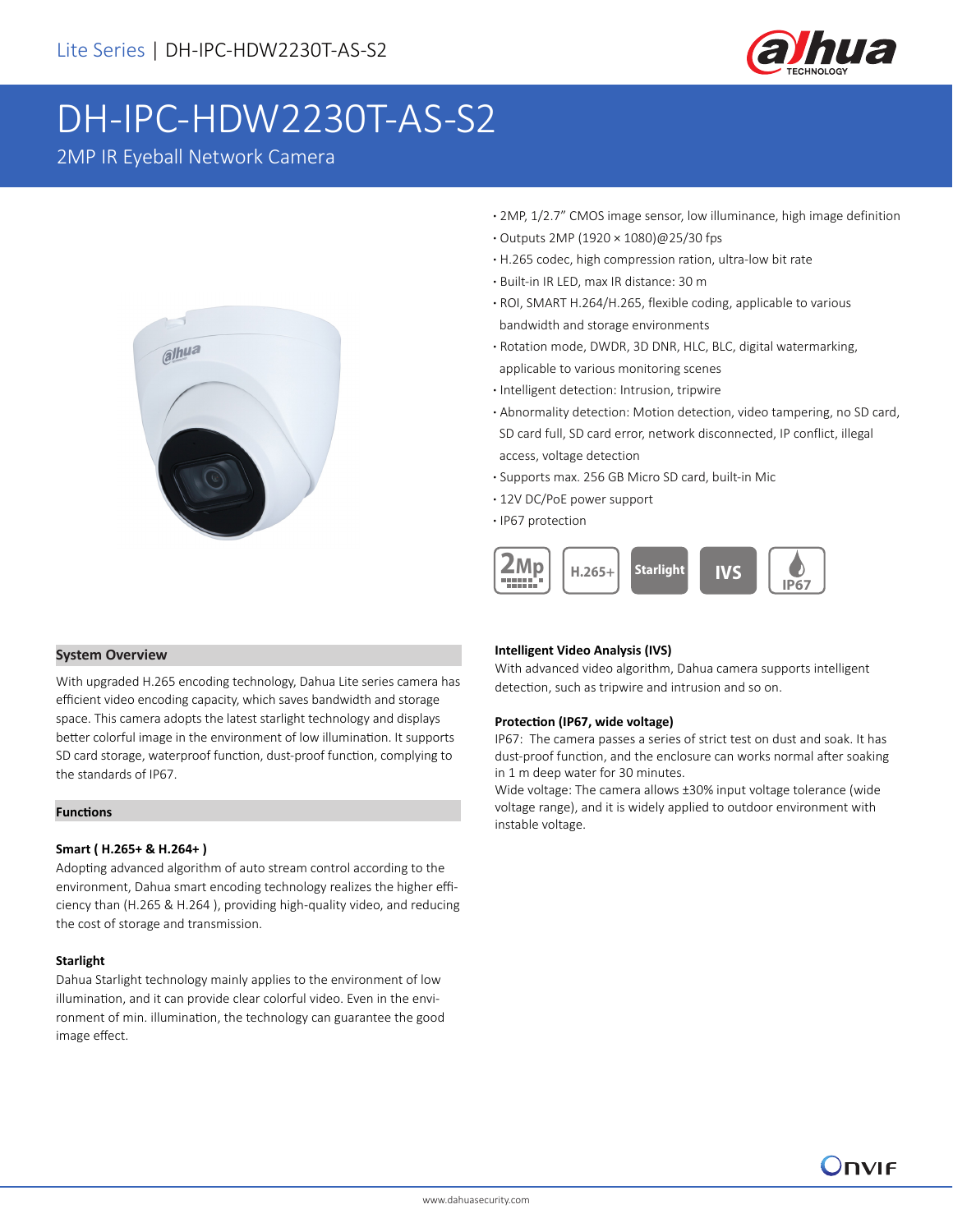## Lite Series | DH-IPC-HDW2230T-AS-S2

### **Technical Specification**

| Camera                   |                   |                                                                                                                       |                      |                                          |                                          |
|--------------------------|-------------------|-----------------------------------------------------------------------------------------------------------------------|----------------------|------------------------------------------|------------------------------------------|
| Image Sensor             |                   | 1/2.7"2Megapixel progressive CMOS                                                                                     |                      |                                          |                                          |
| <b>Effective Pixels</b>  |                   | 1920 (H) × 1080 (V)                                                                                                   |                      |                                          |                                          |
| <b>ROM</b>               |                   | 128 MB                                                                                                                |                      |                                          |                                          |
| <b>RAM</b>               |                   | 128 MB                                                                                                                |                      |                                          |                                          |
| Scanning System          |                   | Progressive                                                                                                           |                      |                                          |                                          |
| Electronic Shutter Speed |                   | Auto/Manual 1/3 s-1/100000 s                                                                                          |                      |                                          |                                          |
| Min. Illumination        |                   | 0.005 Lux @ F1.6                                                                                                      |                      |                                          |                                          |
| <b>IR Distance</b>       |                   | 30 m (98.43 ft)                                                                                                       |                      |                                          |                                          |
| IR On/Off Control        |                   | Auto/Manual                                                                                                           |                      |                                          |                                          |
| IR LEDs Number           |                   | $\overline{2}$                                                                                                        |                      |                                          |                                          |
| Pan/Tilt/Rotation Range  |                   | Pan: 0°-360°<br>Tilt: 0°-78°<br>Rotation: 0°-360°                                                                     |                      |                                          |                                          |
| Lens                     |                   |                                                                                                                       |                      |                                          |                                          |
| Lens Type                |                   | Fixed-focal                                                                                                           |                      |                                          |                                          |
| Mount Type               |                   | M12                                                                                                                   |                      |                                          |                                          |
| Focal Length             |                   | $2.8$ mm<br>3.6 mm                                                                                                    |                      |                                          |                                          |
| Max. Aperture            |                   | F1.6<br>F1.6                                                                                                          |                      |                                          |                                          |
| Field of View            |                   | 2.8 mm:<br>Pan: 110.0°<br>Tilt: 59.0°<br>Diagonal: 132.0°<br>3.6 mm:<br>Pan: 91.0°<br>Tilt: 48.0°<br>Diagonal: 109.0° |                      |                                          |                                          |
| Iris Type                |                   | Fixed aperture                                                                                                        |                      |                                          |                                          |
| Close Focus Distance     |                   | 2.8 mm: 0.6 m (1.97 ft)<br>3.6 mm: 1.1 m (3.61 ft)                                                                    |                      |                                          |                                          |
| <b>DORI</b><br>Distance  | Lens              | Detect                                                                                                                | Observe              | Recognize                                | Identify                                 |
|                          | $2.8$ mm          | 37.3 m<br>$(122.38 \text{ ft})$                                                                                       | 14.9 m<br>(48.88 ft) | 7.5 <sub>m</sub><br>$(24.61 \text{ ft})$ | 3.7 <sub>m</sub><br>$(12.14 \text{ ft})$ |
|                          | 3.6 <sub>mm</sub> | 53.3 m<br>(174.87 ft)                                                                                                 | 21.3 m<br>(96.88 ft) | 10.7 <sub>m</sub><br>(35.10 ft)          | 5.3 <sub>m</sub><br>(17.39 ft)           |

General IVS Analytics Tripwire; intrusion Video

| Video Compression | H.265; H.264; H.264B; MJPEG                                                                                                             |  |
|-------------------|-----------------------------------------------------------------------------------------------------------------------------------------|--|
| Smart Codec       | Yes                                                                                                                                     |  |
| Video Frame Rate  | Main stream:<br>$1920 \times 1080$ (1 fps-25/30 fps)<br>Sub stream:<br>$704 \times 576$ (1 fps-25fps)<br>$704 \times 480$ (1 fps-30fps) |  |
| Stream Capability | 2 streams                                                                                                                               |  |

| Resolution              | 1080p (1920 × 1080); 1.3M (1280 × 960); 720p (1280<br>×720); D1 (704 × 576/704 × 480); VGA (640 × 480); CIF<br>$(352 \times 288/352 \times 240)$                                   |  |  |
|-------------------------|------------------------------------------------------------------------------------------------------------------------------------------------------------------------------------|--|--|
| Bit Rate Control        | CBR/VBR                                                                                                                                                                            |  |  |
| Video Bit Rate          | H.264: 32 Kbps-6144 Kbps<br>H.265: 12 Kbps-6144 Kbps                                                                                                                               |  |  |
| Day/Night               | Auto(ICR)/Color/B/W                                                                                                                                                                |  |  |
| BLC                     | Yes                                                                                                                                                                                |  |  |
| HLC                     | Yes                                                                                                                                                                                |  |  |
| WDR                     | <b>DWDR</b>                                                                                                                                                                        |  |  |
| White Balance           | Auto/natural/street lamp/outdoor/manual/regional<br>custom                                                                                                                         |  |  |
| Gain Control            | Auto/Manual                                                                                                                                                                        |  |  |
| Noise Reduction         | 3D DNR                                                                                                                                                                             |  |  |
| <b>Motion Detection</b> | OFF/ON (4 areas, rectangular)                                                                                                                                                      |  |  |
| Region of Interest(RoI) | Yes (4 areas)                                                                                                                                                                      |  |  |
| Smart IR                | Yes                                                                                                                                                                                |  |  |
| Image Rotation          | 0°/90°/180°/270° (Supports 90°/270° with 1080p<br>resolution and lower.)                                                                                                           |  |  |
| Mirror                  | Yes                                                                                                                                                                                |  |  |
| Privacy Masking         | 4 areas                                                                                                                                                                            |  |  |
| Audio                   |                                                                                                                                                                                    |  |  |
| Built-in MIC            | Yes                                                                                                                                                                                |  |  |
| Audio Compression       | G.711A; G.711Mu; G.726; AAC                                                                                                                                                        |  |  |
| Network                 |                                                                                                                                                                                    |  |  |
| Network                 | RJ-45 (10/100 Base-T)                                                                                                                                                              |  |  |
| Protocol                | IPv4; IPv6; HTTP; HTTPS; TCP; UDP; ARP; RTP; RTSP;<br>RTCP; RTMP; SMTP; FTP; SFTP; DHCP; DNS; DDNS;<br>QoS; UPnP; NTP; Multicast; ICMP; IGMP; NFS; PPPoE;<br>802.1x; Bonjour; SNMP |  |  |
| Interoperability        | ONVIF(Profile S/Profile G/Profile T);CGI; P2P;<br>Milestone; Genetec                                                                                                               |  |  |
| User/Host               | 20                                                                                                                                                                                 |  |  |
| Edge Storage            | Dahua Cloud; FTP; SFTP; Micro SD Card (support max.<br>256 GB); NAS                                                                                                                |  |  |
| Browser                 | IE<br>Chrome<br>Firefox                                                                                                                                                            |  |  |
| Management Software     | Smart PSS; DSS; DMSS                                                                                                                                                               |  |  |
| Mobile Phone            | IOS; Android                                                                                                                                                                       |  |  |
| Certification           |                                                                                                                                                                                    |  |  |
| Certifications          | CE-LVD: EN60950-1<br>CE-EMC: Electromagnetic Compatibility Directive<br>2014/30/EU<br>FCC: 47 CFR FCC Part 15, Subpart B<br>UL/CUL: UL60950-1 CAN/CSA C22.2 No.60950-1-07          |  |  |